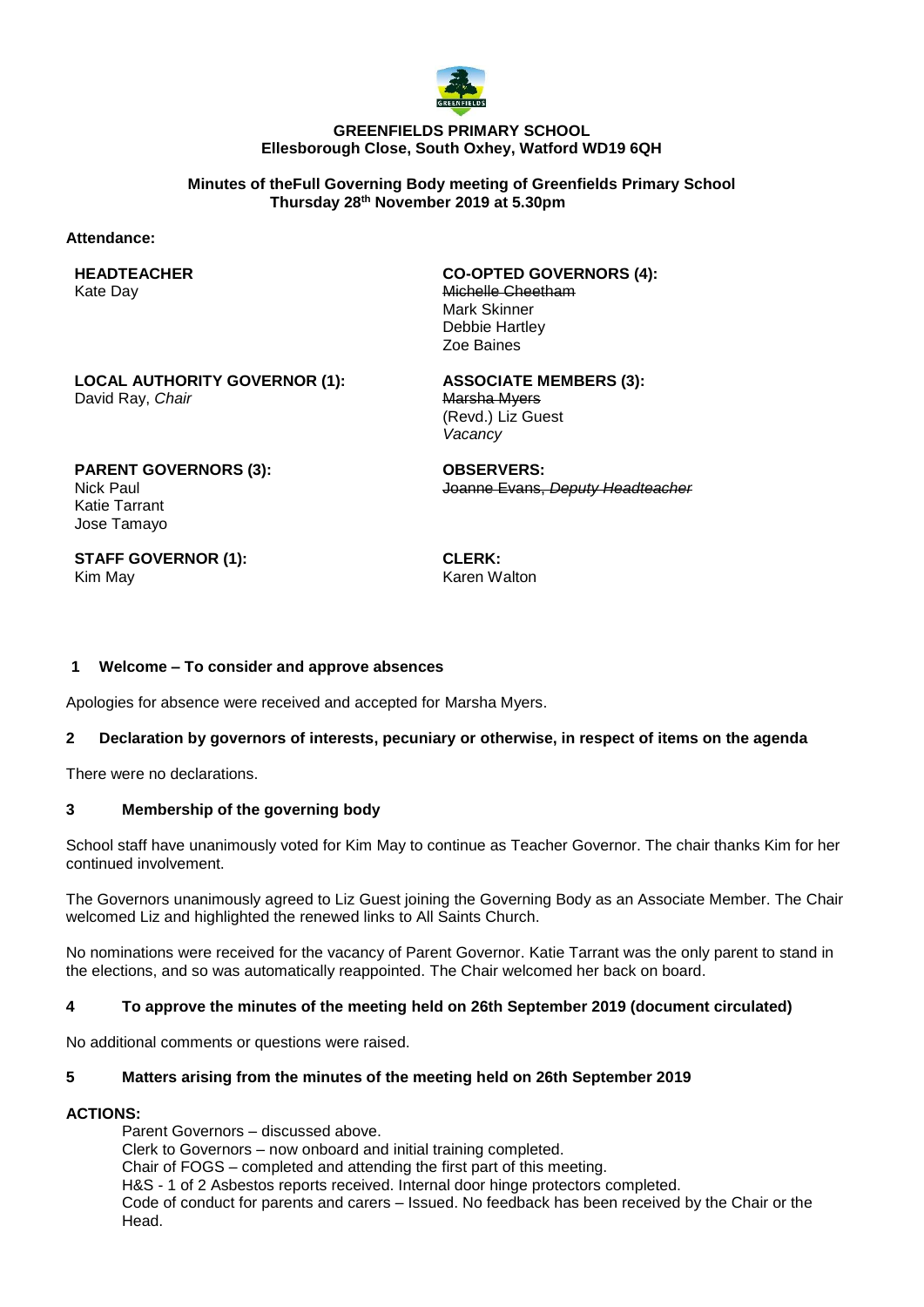The Governing Body noted that all other points for action had been either fulfilled or would be covered within the agenda of this meeting

The Chair signed the minutes for the records.

#### **6 To receive the Headteacher's written report**

#### **Highlights –**

Reception applications are currently open until January. 6 families have visited the school on the basis of recommendation. It's good to hear about the schools growing good reputation.

23 children in nursery should transition to Reception. Possibly two will be kept back so, depending on parental support of this, in reality, there are only 9 Reception spaces available in September.

Attendance – first half term has been slightly lower. It's the time of year due to illness. Holidays are also an issue. All parents have been spoken to and Head has collected some children and brought them to school where parents have not phoned in absences.

The governors noted that Year 2 have high consistently high attendance. Year 3 have the highest attendance for the first time this year this week.

#### **General Report –**

The latest Ofsted criteria is based on a 'deep dive'.

A deep dive exercise has been completed for reading and this went really well.

The report is pending for Humanities – History / Geography. This is a good chance to support the growth of middle management.

Q: Guided Reading – how does this work?

A: Whole class reading. This works well for us.

Q: Page 3 – Phonics – What is different to increase the phonics success this year?

A: Last year the class was led by an NQT who was still learning. We have also introduced phonics a year earlier so the basic understanding is already embedded. Currently ten children would pass the phonics test now, 4 who won't pass and 7 are borderline. Reception and Year 1 also now being taught phonics and those needing additional support are receiving small group teaching.

Q: Phonic Packs – given out too late last year? Could this have been earlier?

A: Phonics packs have already been given out this year. We have also already had two 'How to help' sessions for parents and carers.

Fundraising –

The Head and staff are really proud of the pupils' fundraising activities. The Head has been spending time talking to the children and explaining what the money is for and how they can donate. Charity days have been generously supported.

Staff Wellbeing questionnaire –

There were a lot of positives but as it was anonymous it is difficult to address individual issues. The governors discussed why not everyone had responded - It was not compulsory, some may have felt it was not entirely anonymous, some may not have felt it was not a burning issue to address. The Head had also had a TA meeting so some felt they had already discussed issues and may not have felt the need to complete the form.

#### Windows & Doors –

New entrance! It's a big project and is causing upheaval. The completed work is transformational and makes a huge difference for the heating. Proving tricky for children to use the hall (difficult to concentrate) so the Old Nursery has been set up as a classroom. It's flexible and staff are being careful with their planning to accommodate.

The project should be finished by February. The Kitchen will be done 2 days before return to school in January and so the first day of school will be packed lunch provision only. Nursery will have a 3 day delayed start whilst Reception use their classroom. The new January starters in Nursery will start the following week

. The boiler will not start until April at least. A temporary boiler installed.

The Teacher support programme working well.

Q: How is the new recruit performing in Nursery?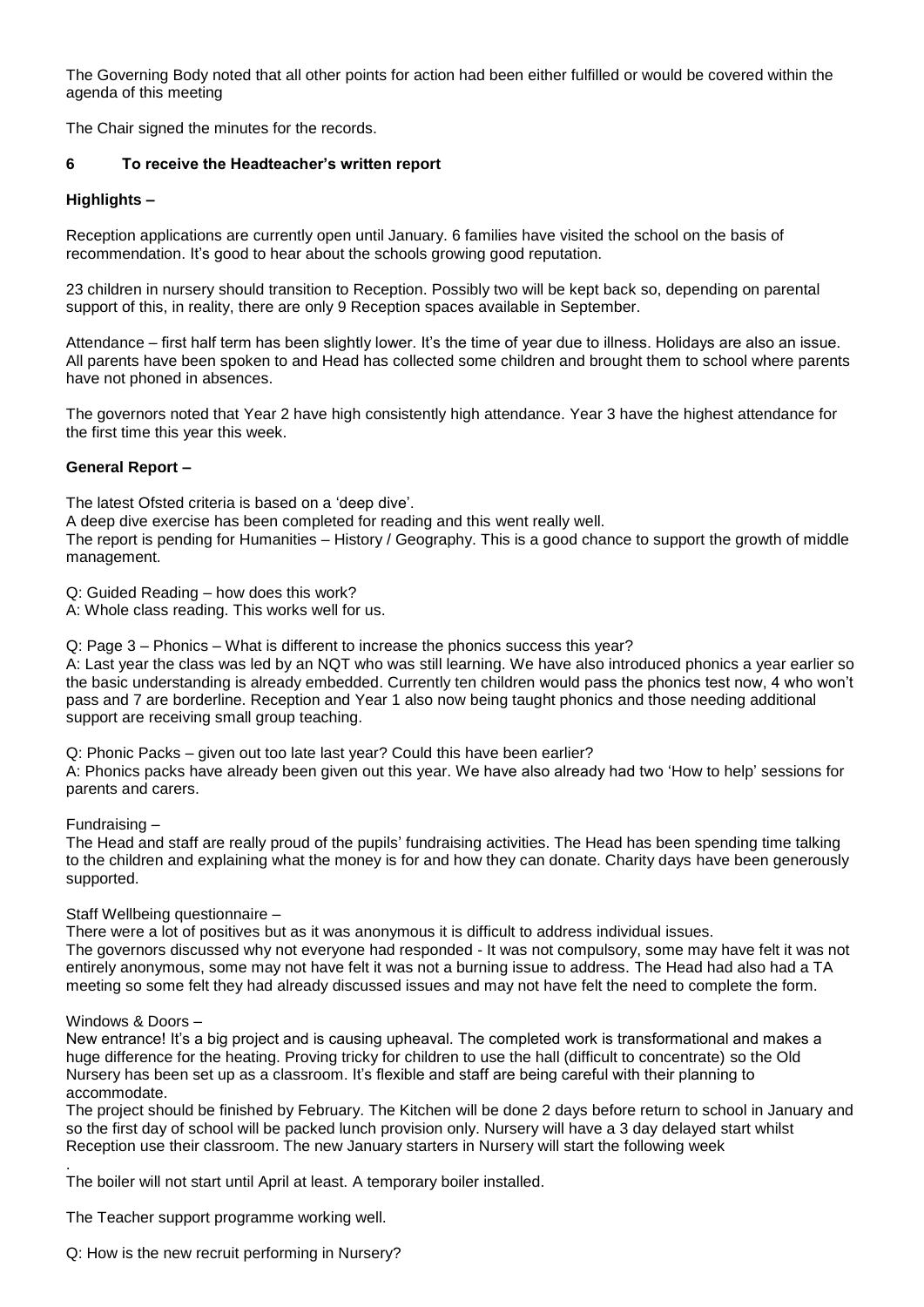A: With 30 hours provision being so successful we employed an additional staff member. She is brilliant and her contract has been amended to that of a Nursery Nurse. She has particularly stepped up whilst short staffed. Also the intent will be to move from a 1year contract to permanent contract.

AK's tutor came in to observe last week and gave her an outstanding assessment.

The Head particularly highlighted the therapy / nurture team. They are doing an amazing job, their personal wellbeing is being supported. - supervisor support has been set up. A specific job description is currently being written for the Nurture team so that their skill and work can be more formally recognised.

Christmas – 173 children are gong to panto tomorrow at Watford Palace.

Woodhall School will be hosting a Christmas Carol Concert in lieu of Watford Colosseum.

## Christmas Assembly –

Chair cannot attend to present the Governors' Cup so thanks to Zoe for being able to do this.

Pupil Premium –

This is growing all the time as we become more effective in getting parents to apply.

Statement has been circulated. Note the numbers of pupil premium children who qualify for funding and those who the school feel should be supported but are not funded.

12 of year 6 children are pupil premium which will affect the budget next year.

The Chair thanked the Head for this report as it's an important aspect of Ofsted inspection.

# Sports –

The school are doing lots and trying lots of things. A lot of schools have dropped out of the partnership scheme this year. We have continued to buy into the partnership events. There are only 2 other partnership schools, but they are well-run events and the children are encouraged.

Safeguarding –

All but 2 members of staff have had their Level 1 training renewed by an outside provider as per the 3 year requirement. Level 1 training will happen for Governors at the next meeting (30th January).

CPOM's –

Is really useful and being used for lots of different records and checks.

Q: Are we capturing items that were not being captured before?

A; Yes, it's easy to see immediately the whole picture and it's easy to send relevant information to external organisations if needed. It is easy to access remotely.

Q: Is it used for behaviour and safeguarding?

A: Yes. It's really useful to be able to sit with parents and show them issues from a variety of sources.

There are increasing numbers of safeguarding issues and we need to be mindful of the toll of time and well-being of the staff involved. We are having monthly meetings which are very beneficial.

The Chair and Head went on the Safeguarding training for the most recent updates on Keeping Children Safe in Education. There were no major updates to report affecting the school.

 $CPD -$ 

In addition to the comments in the Head's report James also completed an ICT - Using Chrome books in class course yesterday.

# **7 Update on Finance (HT)**

As a result of one teacher not being employed but budgeted for and the 30 hours Nursery scheme proving to be more popular than first thought the carry forward for this year will be positive rather than a deficit.

Some TA's are claiming overtime to provide afternoon support. This will show but will not be an issue.

FOGS are currently raising funds for new books. However, the books are needed now. The Head asked if the school can use money from the fund account. This was agreed by the GB.

Q: Is there a danger that the money raised later will not be much because the books would have been bought or be spent on something else?

A: No – there has been a big cull on books and lots of the library books need replacing.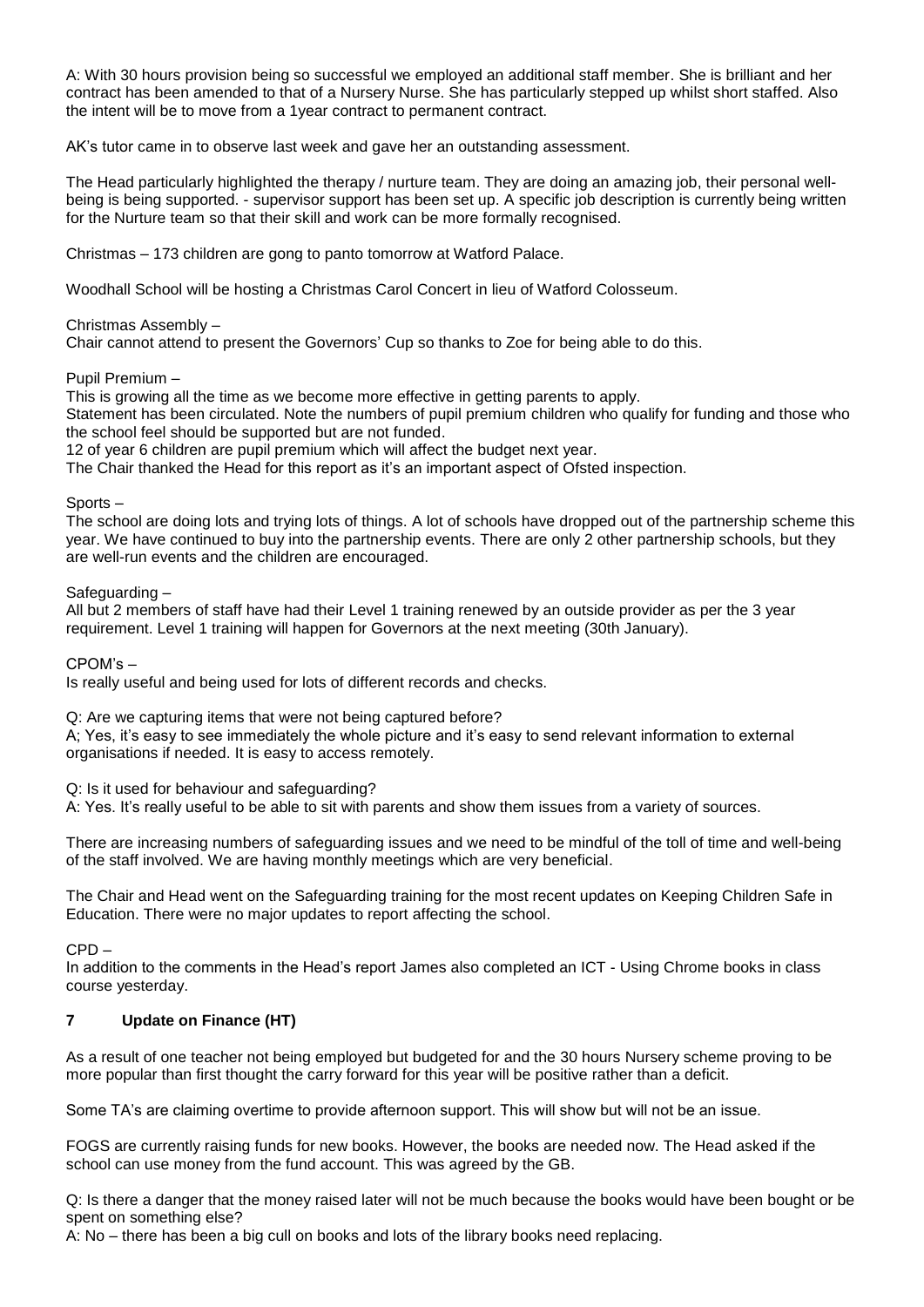The Head is currently teaching Year 6 French. This will not continue after Christmas due to SATS. However, the teaching to date will fulfil the legal duty to expose KS2 to a foreign language. In future the school are considering offering a variety of different languages at a more basic level rather than French for several years.

### Q: What do other schools in the area do?

A: Others do 1 class per year, some do it per term. Need to balance the English / Maths need of pupils with the requirement to expose pupils to a MFL. We actually do a lot and then pupils move to secondary school and start again. We can focus on the introduction / basics, not the detail.

Commented that the atmosphere is so much more positive, and the finances are looking much better. The Governors offered their thanks and appreciation to the Head.

#### **8 Update on Premises (Chair):**

The Boiler and Heating work will follow on from windows after April.

The fire water hydrant repair was not done in October and is now planned for the first week of January.

Conversations have begun with HCC regarding the roof although it is noted that this does not want to be done too early. The roof does not shed water, there is no fall. To progress with a bid for a new roof and insulation we need to pay for an independent survey. (approx. £2,000). There is a need to balance the idea that the report may show that the roof will be ok for another period of time. We will then have to pay again for another roof inspection and continue to do so until the inspection agrees that the roof should be repaired. It may be wiser to wait for leaks and receive higher urgency rating.

#### Q: Are there any plans for the EYFS outdoor play area?

A: If we can get the increased numbers on 30 hours they will help. The Head also starting to talk to companies who will write bids on our behalf to help with funding. It definitely needs looking at, but we need to find funds. It is a big, uneven area and will cost accordingly.

#### **9 Safeguarding / Health & Safety**

Largely covered above

A lot of the long standing H&S issues have been / are being addressed

## **10 Policies for review and adoption**

Lockdown policy – The policy was circulated before the meeting. No amendments were required. The policy has been ratified.

Q: It says in the policy that the fire alarm will pulse – is this possible?

A: Yes, it can be manually sounded.

Q: Has a practice happened?

A: There have been live ones but there will be a practice now that the policy has been ratified. The practice will happen after the current works have been completed.

Data Protection – There are some outstanding documents to finalise, Jose is working on them.

Statutory Policy List – The Head and Deputy have been working through the list. Some policies have been updated. A new policy - Sexual Relationships in Education – is being drafted.

Q: What is the best way to have the Statutory Policy Document list updated?

A: Head has a noted list of what has happened. Will be circulated for the next review

## **ACTION: Headteacher**

## **11 Report back on governors' training and visits to the school**

Jose came to the school on 25<sup>th</sup> October for Safeguarding training.

Debra Hartley continues to regularly visit the school to listen to Y4 readers.

David went on the Year 6 to Tower of London and HMS Belfast. They had a marvellous day! It was educational on many levels – going on the Underground, walking across London Bridge etc and was brilliantly organised by the Year 6 teacher. Most pupils were asleep on the train home.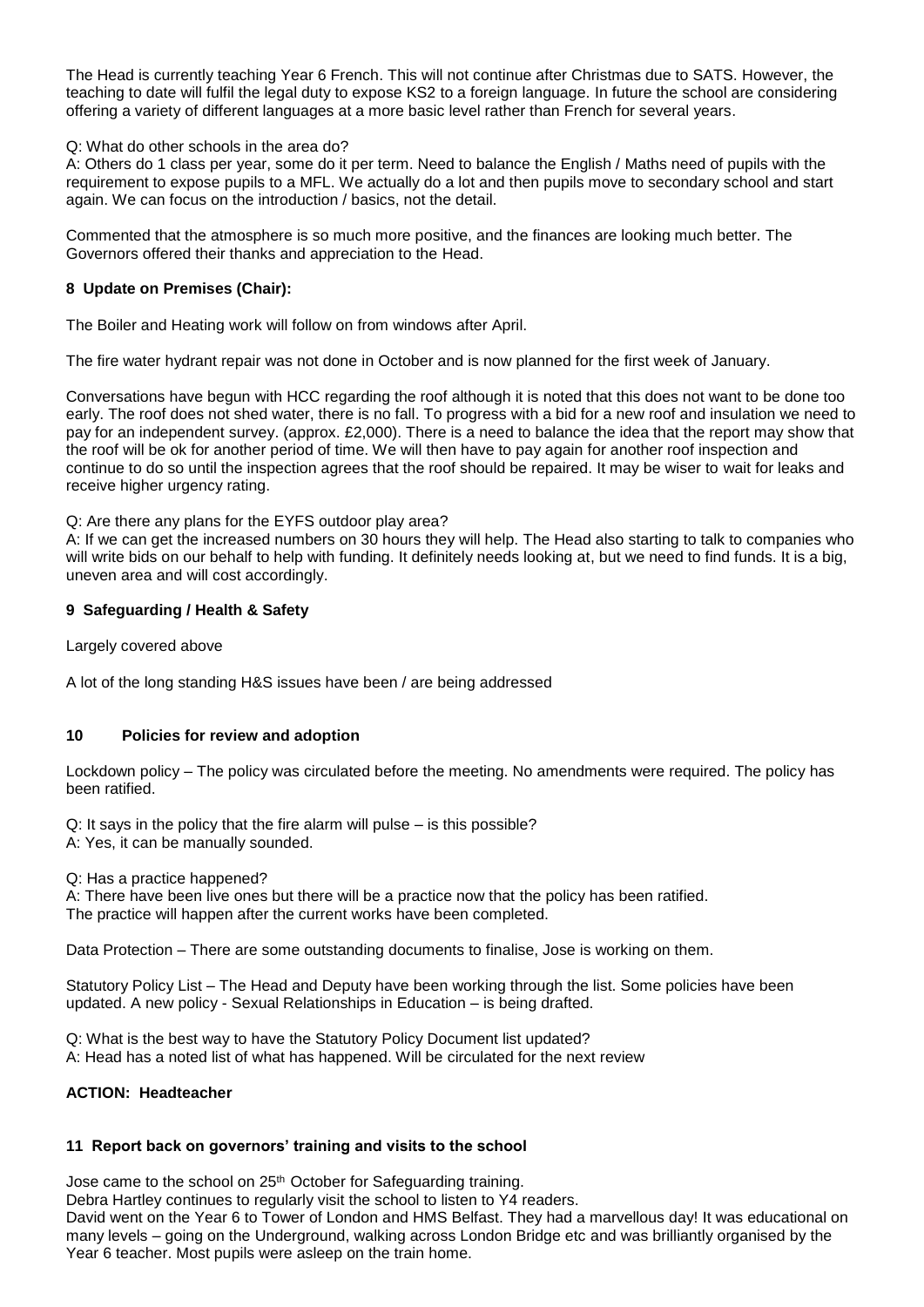## **12 Review GB Vision and Strategy (document circulated)**

Due to the RI rating we are due an Ofsted visit anytime next year. It is therefore appropriate to review the GB Vision and Strategy document.

Q: What is a Governor's role during an Ofsted visit?

A: Often Governor availability is difficult because of the short notice but everyone needs to make every reasonable effort to attend.

Q: Point 2 - Should this include knowing more about the curriculum?

A: Yes, there has been a shift in the past year from data to curriculum.

Q: Point 3 – Needs updating

A: Add another column to note what has been achieved.

Document was meant to be 3-5 year plan from that time. We can either create a new document or add the update column.

There are specific, measurable targets which can have specific outcomes. Longer term there could be an overarching aim / goal / vision that could be the continual focus.

At the time this was written there needed to be tangible requirements with specific outcomes.

Q: Do we need an intent statement, unique to us?

Q: Should the school's vision statement and intent also be included as that is what we are supporting?

A: The school's vision statement is on the website.

Learning, Achieving, Succeeding – vision statement

The governors document was intended to identify the shortcomings of the school at the time. It can remain with amendments to show progress.

Q: Is there a quickly accessible file of documents that are readily available when needed? A: This will be worked on throughout the next year. Future agendas will shift more towards being Ofsted ready.

## **ACTIONS:**

Headteacher to provide a copy of the schools Intent Statement for circulation with minutes. Chair & Head to add progress column that can be updated

Headteacher to develop an "Ofsted Ready" information pack for the governors

Chair to develop a list of typical Ofsted Q&A's

## **13 Any Other Business**

# **FOGS -**

Due to time limits this was the first item discussed. Lucy Sharp, FOGS' Chair attended for this part of the meeting only.

The Governing body thanked Lucy for all her work. Currently the links with the Governors are not very strong. The Chair extended the Governors' support for FOGS' work.

FOGS' books are going to the accountant and then they are aiming to register as a charity. FOGS are also looking to establish a constitution. This will help companies and other organisations support and donate more easily. They are hoping to do this in the new year.

FOGS now have a formal Chair, treasurer, secretary, vice-chair although it is a big struggle to get (regular) support. Parents do not easily volunteer. Class representatives are being considered.

Q: How can the Governors support FOGS?

A: The Head now meets with FOGS each half term. One new parent came to the last meeting. It's more encouraging now that FOGS have something to show for their efforts – they have purchased the pirate ship. Next fundraising activities will be for new books.